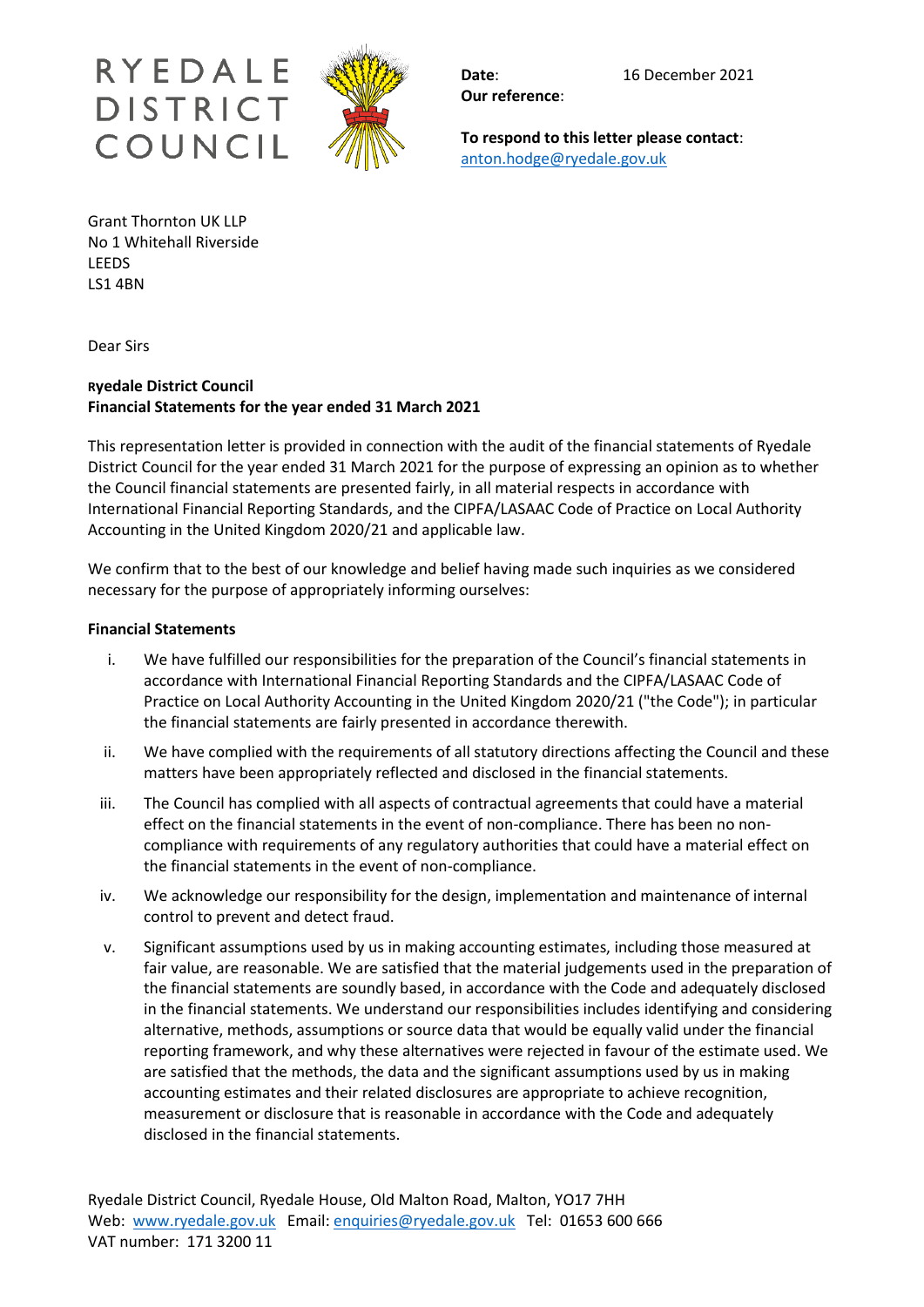- vi. We confirm that we are satisfied that the actuarial assumptions underlying the valuation of pension scheme assets and liabilities for IAS19 Employee Benefits disclosures are consistent with our knowledge. We confirm that all settlements and curtailments have been identified and properly accounted for. We also confirm that all significant post-employment benefits have been identified and properly accounted for.
- vii. Except as disclosed in the financial statements:
	- a. there are no unrecorded liabilities, actual or contingent
	- b. none of the assets of the Council has been assigned, pledged or mortgaged
	- c. there are no material prior year charges or credits, nor exceptional or non-recurring items requiring separate disclosure.
- viii. Related party relationships and transactions have been appropriately accounted for and disclosed in accordance with the requirements of International Financial Reporting Standards and the Code.
- ix. All events subsequent to the date of the financial statements and for which International Financial Reporting Standards and the Code require adjustment or disclosure have been adjusted or disclosed.
- x. We have considered the adjusted misstatements, and misclassification and disclosures changes schedules included in your Audit Findings Report. The Council's financial statements have been amended for these misstatements, misclassifications and disclosure changes and are free of material misstatements, including omissions.
- xi. We have considered the unadjusted misstatements schedule included in your Audit Findings Report. We have not adjusted the financial statements for these misstatements brought to our attention as they are immaterial to the results of the Council and its financial position at the yearend. The financial statements are free of material misstatements, including omissions.
- xii. Actual or possible litigation and claims have been accounted for and disclosed in accordance with the requirements of International Financial Reporting Standards.
- xiii. We have no plans or intentions that may materially alter the carrying value or classification of assets and liabilities reflected in the financial statements.
- xiv. We have updated our going concern assessment. We continue to believe that the Council's financial statements should be prepared on a going concern basis and have not identified any material uncertainties related to going concern on the grounds that :
	- a. the nature of the Council means that, notwithstanding any intention to cease its operations in their current form, it will continue to be appropriate to adopt the going concern basis of accounting because, in such an event, services it performs can be expected to continue to be delivered by related public authorities and preparing the financial statements on a going concern basis will still provide a faithful representation of the items in the financial statements
	- b. the financial reporting framework permits the entry to prepare its financial statements on the basis of the presumption set out under a) above; and
	- c. the Council's system of internal control has not identified any events or conditions relevant to going concern.

We believe that no further disclosures relating to the Council's ability to continue as a going concern need to be made in the financial statements

xv. Any other matters that the auditor may consider appropriate.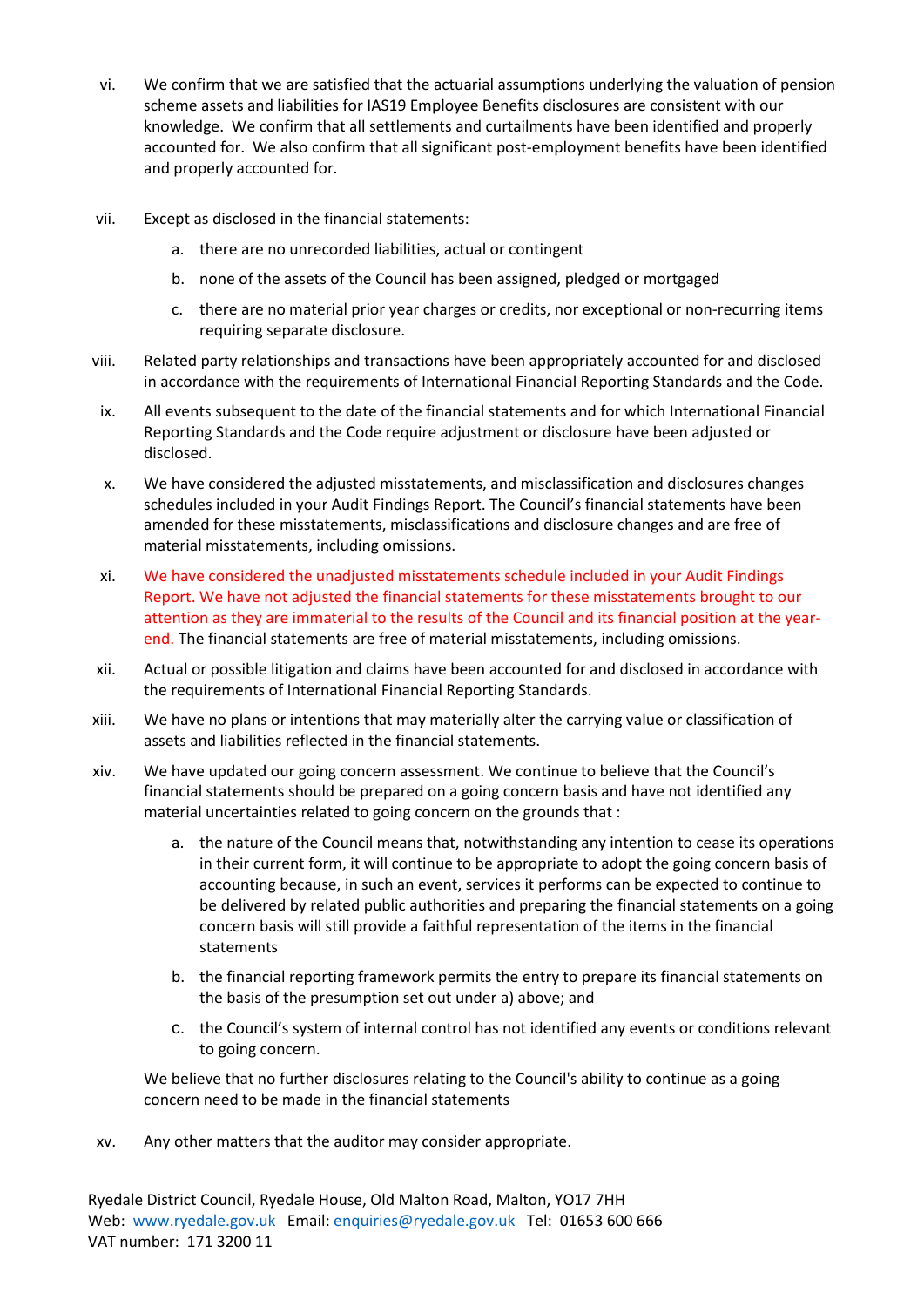### **Information Provided**

- xvi. We have provided you with:
	- a. access to all information of which we are aware that is relevant to the preparation of the Council's financial statements such as records, documentation and other matters;
	- b. additional information that you have requested from us for the purpose of your audit; and
	- c. access to persons within the Council via remote arrangements, in compliance with the nationally specified social distancing requirements established by the government in response to the Covid-19 pandemic. from whom you determined it necessary to obtain audit evidence.
- xvii. We have communicated to you all deficiencies in internal control of which management is aware.
- xviii. All transactions have been recorded in the accounting records and are reflected in the financial statements.
- xix. We have disclosed to you the results of our assessment of the risk that the financial statements may be materially misstated as a result of fraud.
- xx. We have disclosed to you all information in relation to fraud or suspected fraud that we are aware of and that affects the Council and involves:
	- a. management;
	- b. employees who have significant roles in internal control; or
	- c. others where the fraud could have a material effect on the financial statements.
- xxi. We have disclosed to you all information in relation to allegations of fraud, or suspected fraud, affecting the financial statements communicated by employees, former employees, analysts, regulators or others.
- xxii. We have disclosed to you all known instances of non-compliance or suspected non-compliance with laws and regulations whose effects should be considered when preparing financial statements.
- xxiii. We have disclosed to you the identity of the Council's related parties and all the related party relationships and transactions of which we are aware.
- xxiv. We have disclosed to you all known actual or possible litigation and claims whose effects should be considered when preparing the financial statements.

#### **Annual Governance Statement**

xxv. We are satisfied that the Annual Governance Statement (AGS) fairly reflects the Council's risk assurance and governance framework and we confirm that we are not aware of any significant risks that are not disclosed within the AGS.

#### **Narrative Report**

xxvi. The disclosures within the Narrative Report fairly reflect our understanding of the Council's financial and operating performance over the period covered by the Council's financial statements.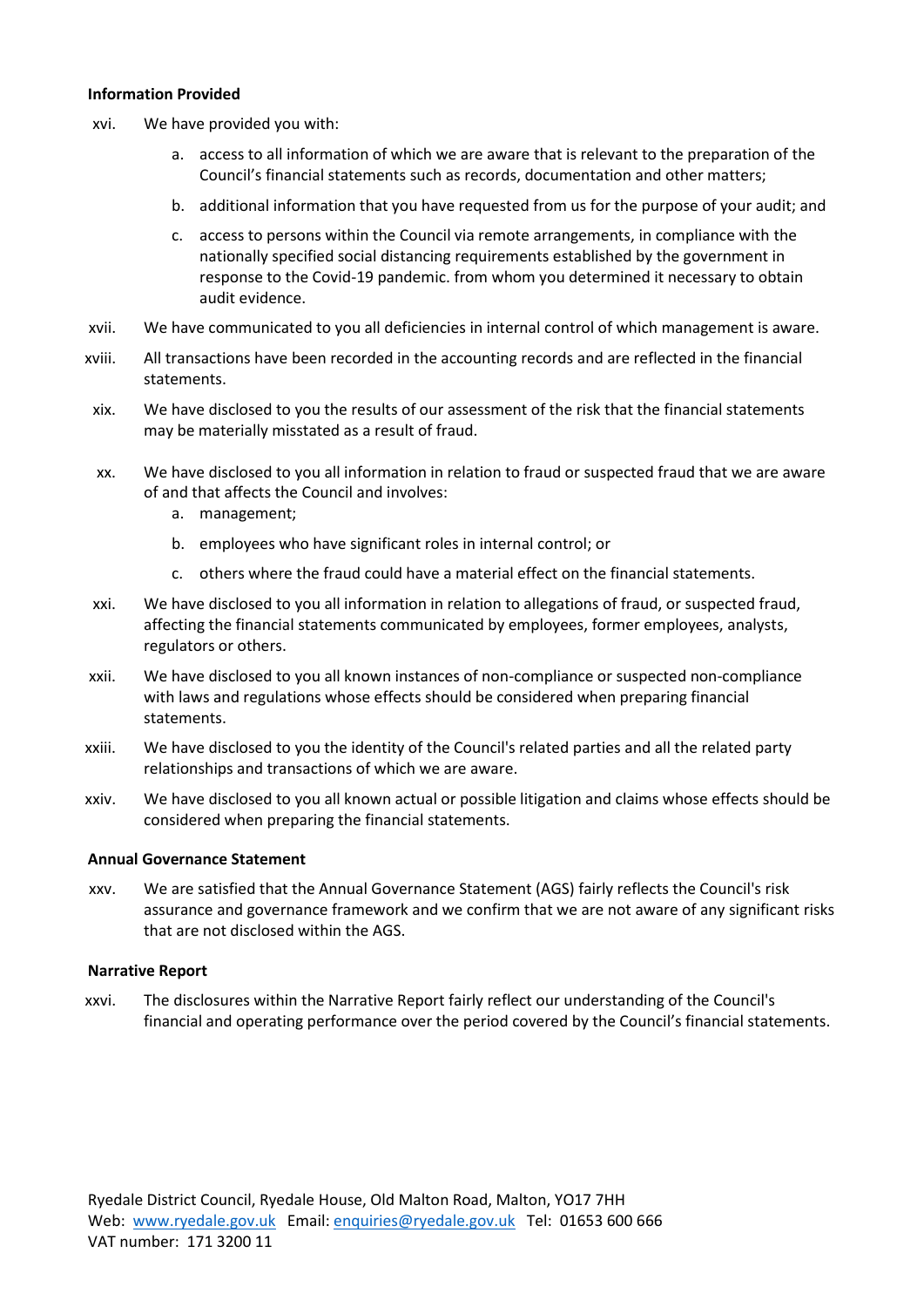## **Approval**

The approval of this letter of representation was minuted by the Council's Overview and Scrutiny (Audit) Committee at its meeting on 16 December 2021.

Yours faithfully

**Signed on behalf of the Council**